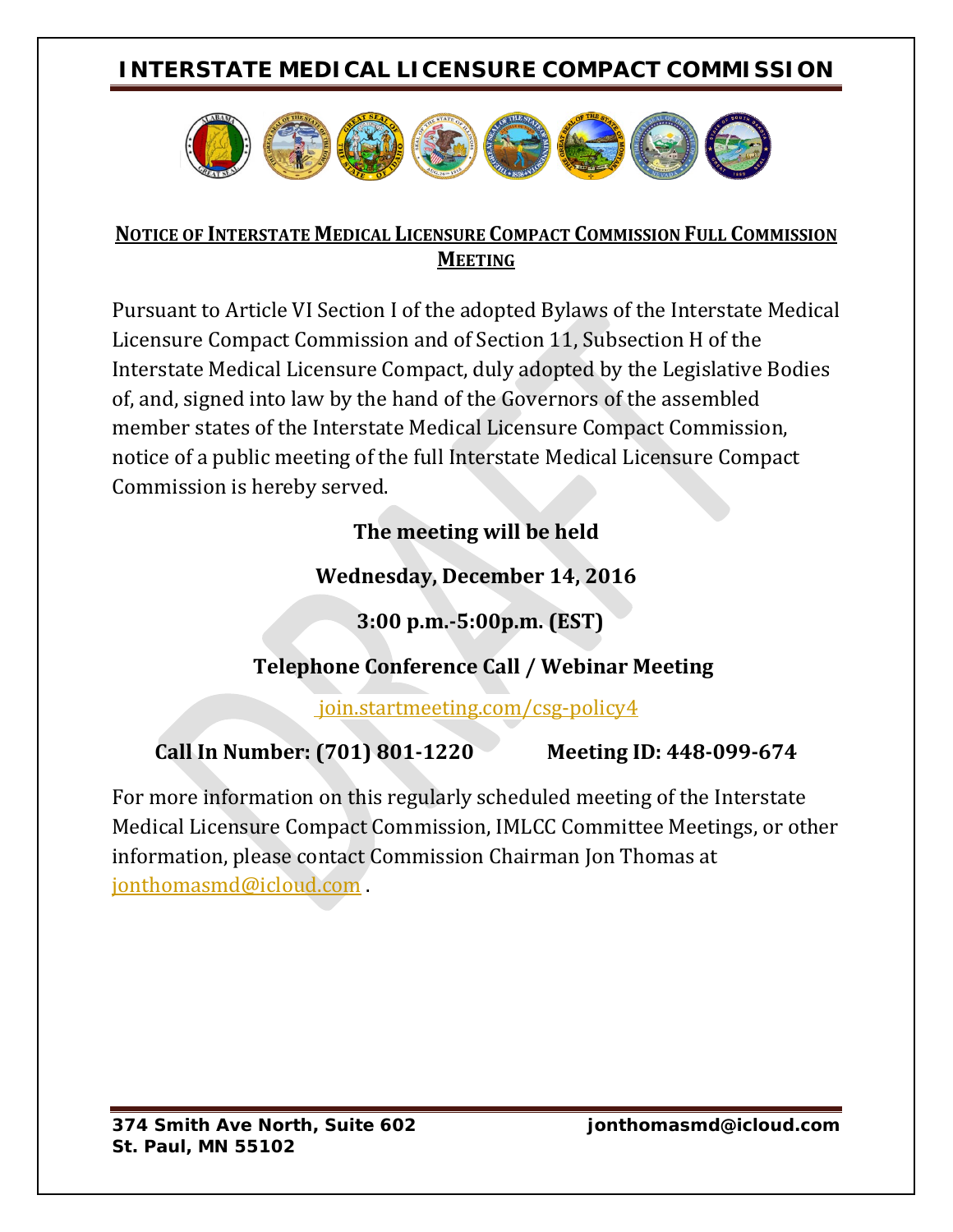### **INTERSTATE MEDICAL LICENSURE COMPACT COMMISSION**



#### **AGENDA**

| Location:      |  | <b>Telephone Conference Call / Webinar Meeting</b>                                     |                                 |
|----------------|--|----------------------------------------------------------------------------------------|---------------------------------|
| Call In:       |  | Call In (701) 801-1220<br>Meeting ID: 448-099-674<br>join.startmeeting.com/csg-policy4 |                                 |
| Date:<br>Time: |  | Wednesday, December 14, 2016<br>3:00pm-5:00pm (EST)                                    |                                 |
| I.             |  | <b>Call to Order</b>                                                                   | <b>Chairman Thomas</b>          |
| II.            |  | <b>Roll Call/Establishment of Quorum</b>                                               | <b>Secretary Shepard</b>        |
| III.           |  | <b>Welcome of New Commissioners</b>                                                    | <b>Chairman Thomas</b>          |
| IV.            |  | <b>Approval of Agenda</b>                                                              | Secretary Shepard               |
| V.             |  | <b>Review and Approval of Minutes</b>                                                  | <b>Secretary Shepard</b>        |
|                |  | November 7, 2016<br>a)                                                                 |                                 |
| VI.            |  | <b>Chairperson's Report</b>                                                            | <b>Chair Thomas</b>             |
| VII.           |  | Correspondence                                                                         |                                 |
| VIII.          |  | <b>Committee Reports (including action items)</b>                                      |                                 |
|                |  | <b>Executive Committee</b><br>a)                                                       | Chairman Thomas                 |
|                |  | <b>Budget Committee/Treasurer's Report</b><br>b)                                       | Treasurer Zachariah             |
|                |  | <b>Audit Committee</b><br>c)                                                           | <b>Chairman Thomas</b>          |
|                |  | <b>Communications Committee</b><br>d)                                                  | Secretary Shepard               |
|                |  | <b>Personnel Committee</b><br>e)                                                       | <b>Commissioner McSorley</b>    |
|                |  | <b>Technology Committee</b><br>f)                                                      | <b>Commissioner Bohnenblust</b> |
|                |  | <b>Bylaws and Rules Committee</b><br>g)                                                | Vice-Chair Bowden               |